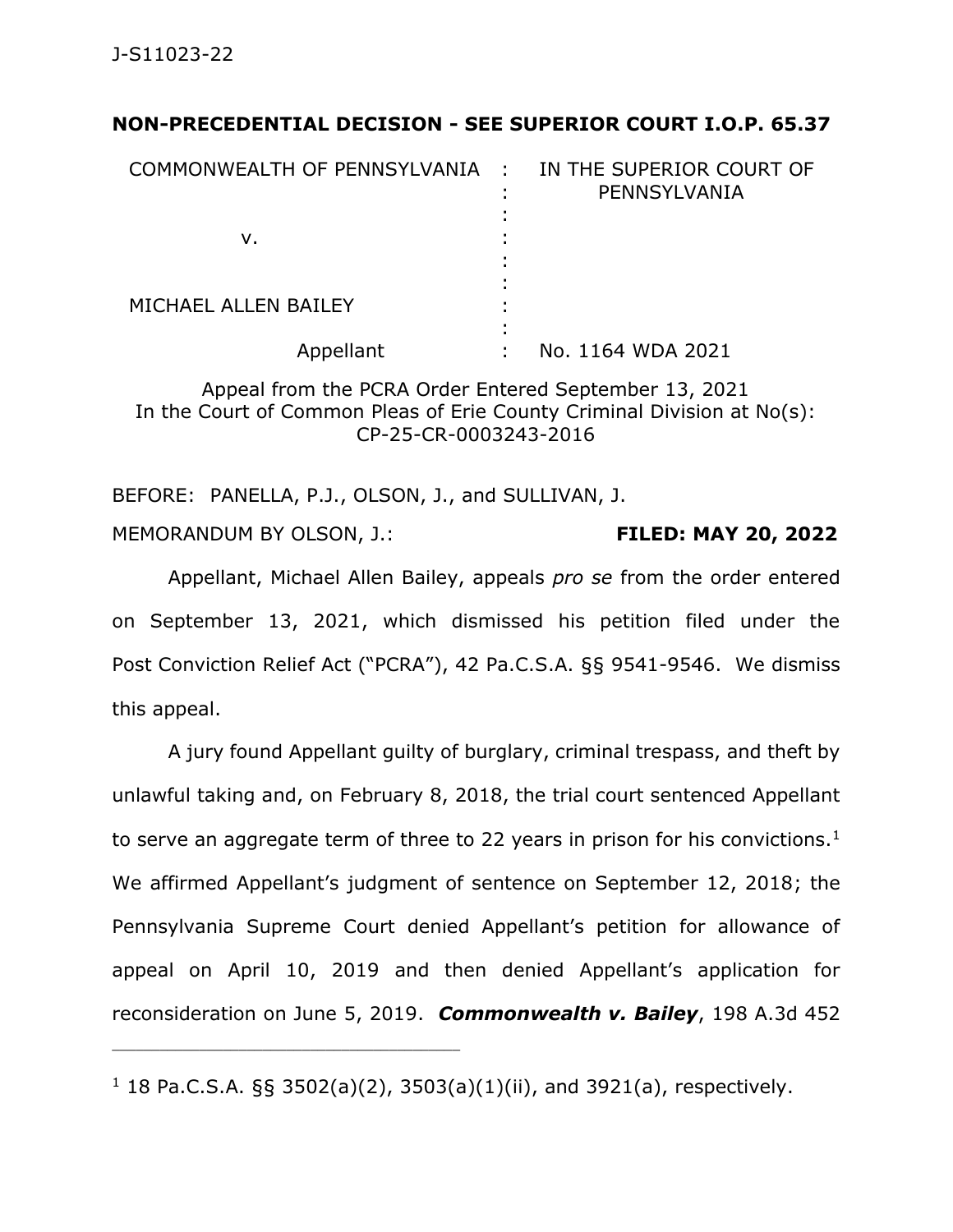(Pa. Super. 2018) (unpublished memorandum) at 1-3, *appeal denied*, 206 A.3d 493 (Pa. 2019); Pennsylvania Supreme Court Order, 6/5/19, at 1.

On June 29, 2021 – or, over two years after the Pennsylvania Supreme Court denied Appellant's application for reconsideration – Appellant filed a *pro se* "Petition for Modification of Sentence for RRRI," 2 in which he claimed that his sentence is illegal, as the trial court erroneously determined that he was RRRI ineligible. The lower court properly treated Appellant's filing as a PCRA petition and, since this was Appellant's first petition under the PCRA, the PCRA court appointed counsel to represent Appellant during the proceedings. *See* 42 Pa.C.S.A. § 9542 (the PCRA "provides for an action by which persons convicted of crimes they did not commit and persons serving illegal sentences may obtain collateral relief;" the PCRA is "the sole means of obtaining collateral relief and encompasses all other common law and statutory remedies . . . including *habeas corpus* and *coram nobis*"); *Commonwealth v. West*, 938 A.2d 1034, 1043 (Pa. 2007) ("[t]he PCRA subsumes all forms of collateral relief, including *habeas corpus*, to the extent a remedy is available under such enactment"); *Commonwealth v. Quiles*, 166 A.3d 387 (Pa. Super. 2017) ("[t]he question of whether a defendant is RRRI eligible . . . implicates the legality of the sentence imposed").

Appointed counsel later filed a no-merit letter and a request to withdraw as counsel, pursuant to *Commonwealth v. Turner*, 544 A.2d 927 (Pa. 1988)

\_\_\_\_\_\_\_\_\_\_\_\_\_\_\_\_\_\_\_\_\_\_\_\_\_\_\_\_\_\_\_\_\_\_\_\_\_\_\_\_\_\_\_\_

- 2 -

<sup>2</sup> "RRRI" is an abbreviation for Recidivism Risk Reduction Incentive.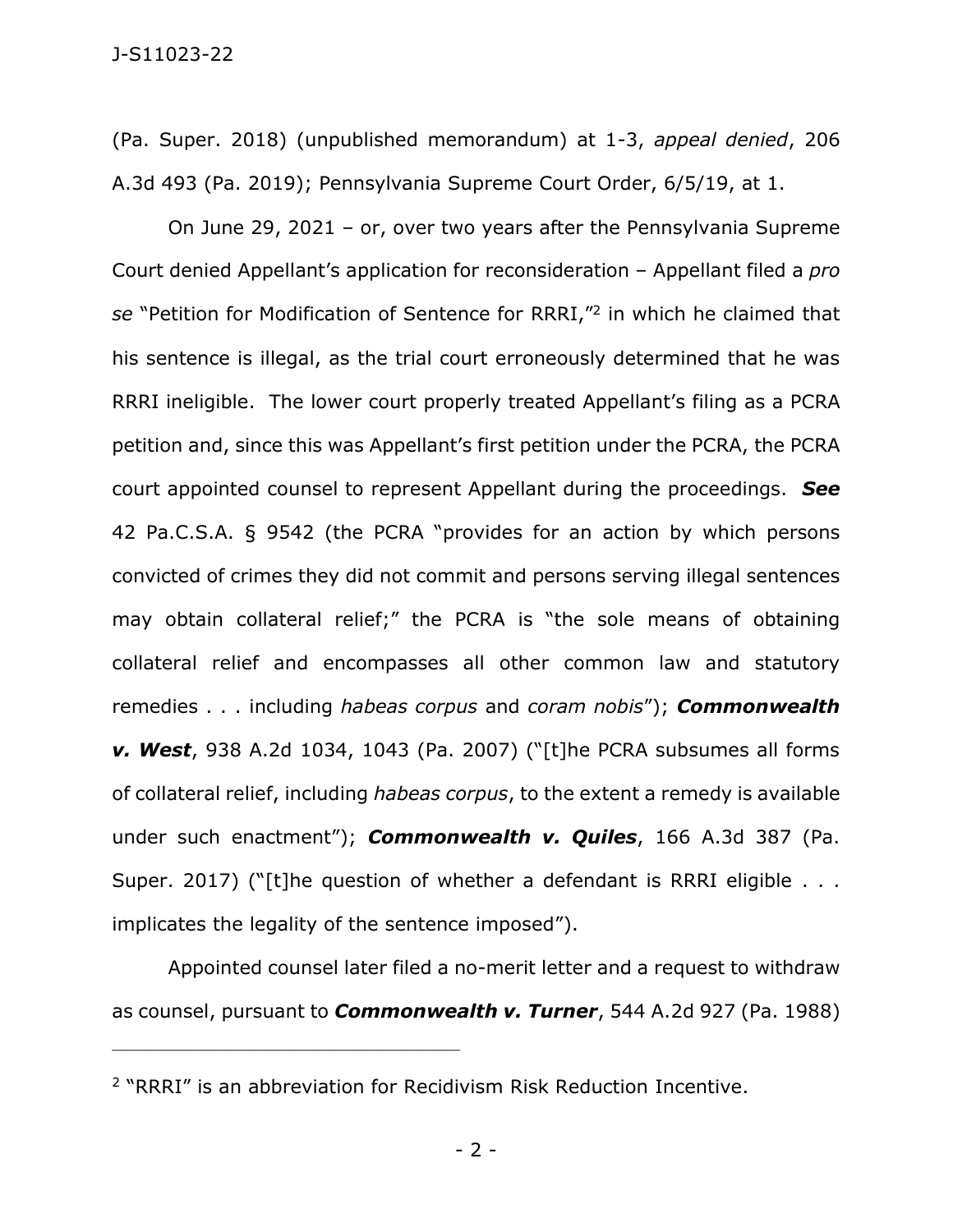and *Commonwealth v. Finley*, 550 A.2d 213 (Pa. Super. 1988) (*en banc*). *See* Petition for Leave to Withdraw, 8/16/21, at 1. On August 23, 2021, the PCRA court granted counsel's petition for leave to withdraw and notified Appellant that it intended to dismiss his petition in 20 days, without a hearing, as the petition was untimely. *See* PCRA Court Order, 8/23/21, at 1; PCRA Court's Notice of Intent to Dismiss, 8/23/21, at 1; Pa.R.Crim.P. 907(1). The PCRA court finally dismissed Appellant's PCRA petition on September 13, 2021 and Appellant filed a timely, *pro se* notice of appeal.

Our review of Appellant's brief does not reveal a comprehensible argument on appeal. $3$  Further, since this Court is unable to discover a rational argument in Appellant's brief, we must conclude that the procedural and substantive defects in Appellant's brief completely preclude meaningful appellate review. As such, we dismiss this appeal. *See* Pa.R.A.P. 2101 ("[b]riefs and reproduced records shall conform in all material respects with the requirements of [our] rules as nearly as the circumstances of the particular case will admit, otherwise they may be suppressed, and, if the defects are in the brief or reproduced record of the appellant and are substantial, the appeal or other matter may be quashed or dismissed."); *see also Commonwealth v. Postie*, 110 A.3d 1034, 1041 n.8 (Pa. Super. 2015) ("[a]lthough this Court

<sup>&</sup>lt;sup>3</sup> Appellant's brief does not contain: a statement of jurisdiction (Pa.R.A.P.  $2111(a)(1)$ ; a statement of the scope and standard of review (Pa.R.A.P.  $2111(a)(3)$ ; a statement of the questions involved (Pa.R.A.P. 2111(a)(4)); a statement of the case (Pa.R.A.P. 2117); a summary of the argument (Pa.R.A.P. 2118); or, a table of contents (Pa.R.A.P. 2174).